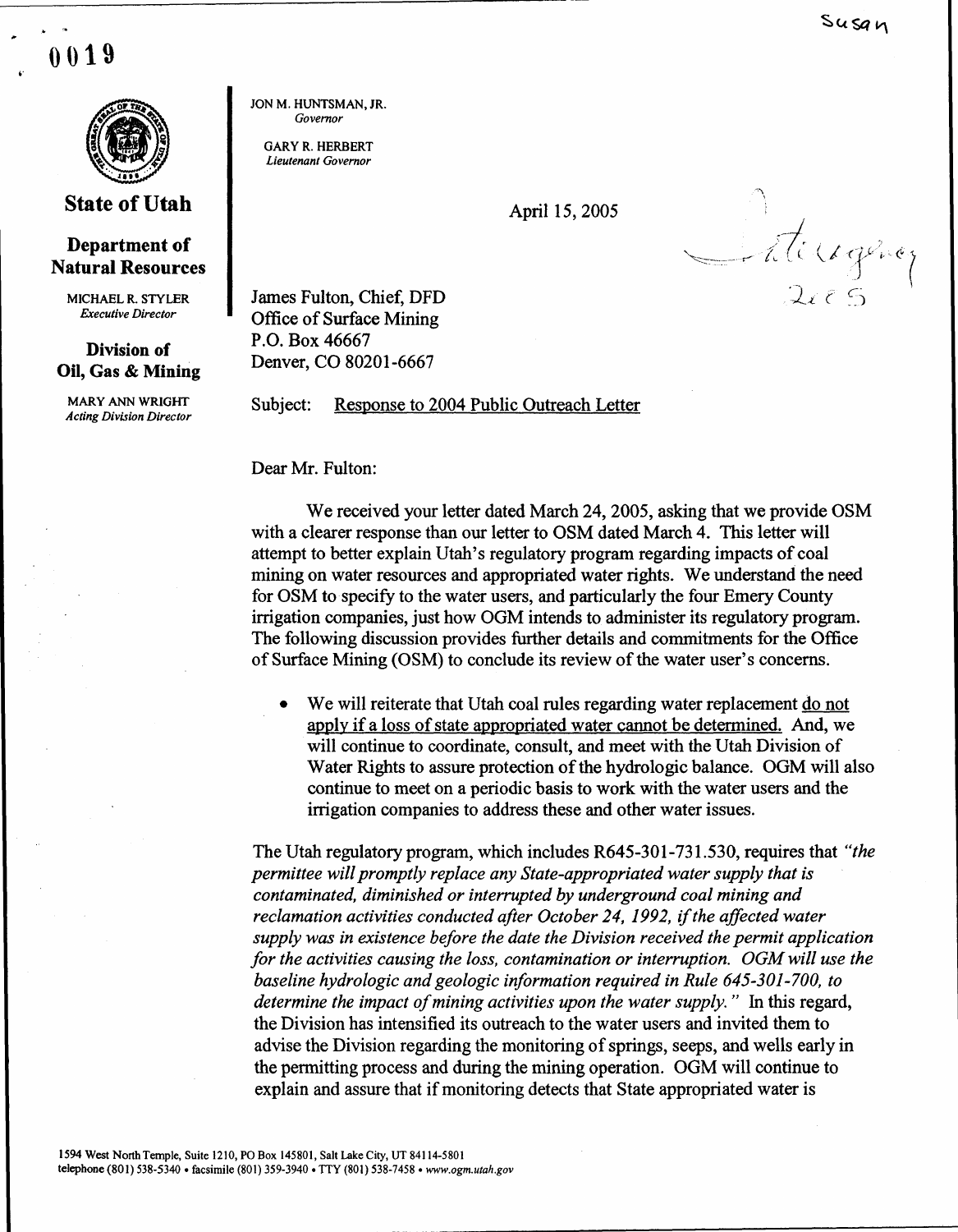Page 2 James Fulton April 15, 2005

> contaminated, lost, or interrupted, there is no question that the rule requires the water to be replaced promptly by the permittee .

- Another key requirement of the rules is for the permittee to identify all water resources and water rights and the impacts that mining and reclamation activities are projected to have on them. This is the PHC, the Probable Hydrologic Consequences document. During the permitting process OGM will determine the potential impacts on identified state appropriated water. If appropriated water would be impacted (lost, contaminated, or interrupted), the permit will include provisions and a plan for replacement. The permit will also require appropriate monitoring to detect impacts to appropriated water during the mining and reclamation operation. If monitoring detects that state appropriated water has been contaminated, lost or interrupted, R645-301-731 .530 requires the water to be replaced promptly, by the permittee. This performance standard will apply whether the impacts are anticipated or unexpected .
- OGM must make a finding that impacts to the hydrologic balance will be minimized outside the permit area (R645-301-729 .100) This finding is called the CHIA. OGM will work with the permittee to ensure that water monitoring is appropriate to detect changes. OGM does acknowledge that not all monitoring will detect changes, and will (and has) required 'additional data and imposed further requirements on the permittee.
- OGM will require the operator to monitor to determine appropriate disposal of water encountered while mining to a particular location, unless it can be demonstrated - based on the hydrology and geology of the area - that alternate discharge plans are necessary to minimize the disturbance or prevent material damage to the hydrologic balance. Water encountered during mining will normally be discharged to its originating drainage basin.

Water users may assume that when water is encountered during mining and subsequently discharged from the mine, that there is a loss or interruption of a State appropriated water supply. Unfortunately for the water users, this is not an assumption OGM can use to require replacement of water. Absent baseline hydrologic and geologic information (evidence) being presented regarding impact, OGM may not require that an operator discharge mine water to any particular drainage under the notion of replacing water.